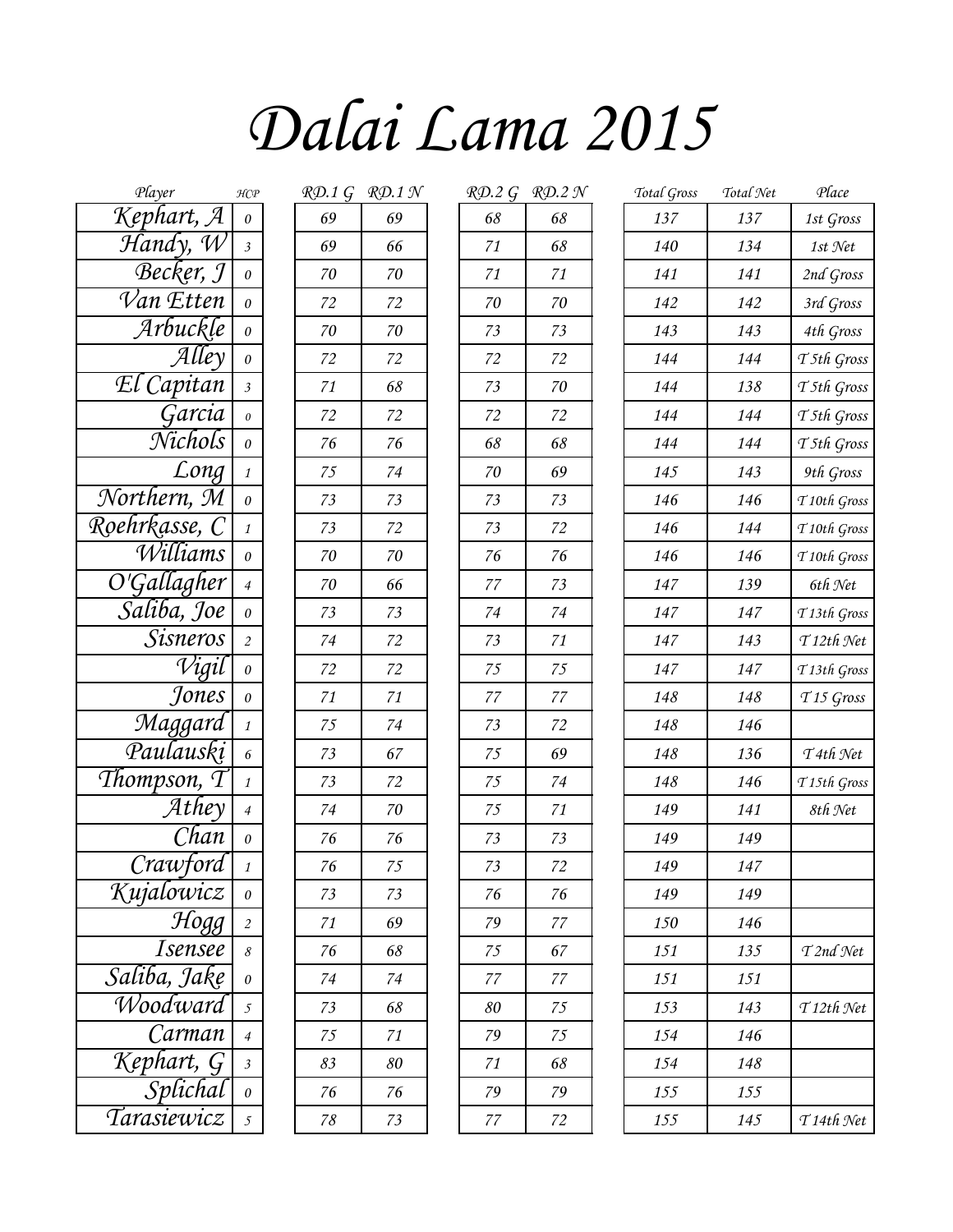| Miske                             | $\boldsymbol{7}$ | 76             | 69     | 80                       | 73     | 156 | 142 |
|-----------------------------------|------------------|----------------|--------|--------------------------|--------|-----|-----|
| Fiedler                           | $\mathcal S$     | 82             | 74     | 76                       | 68     | 158 | 142 |
| Roehrkasse, R                     | $\overline{z}$   | $78\,$         | 71     | 81                       | 74     | 159 | 145 |
| Beauchamp                         | 6                | 82             | 76     | 78                       | 72     | 160 | 148 |
| Northern, A                       | $\epsilon$       | 84             | 78     | 77                       | 71     | 161 | 149 |
| <b>McClure</b>                    | $\mathfrak{Z}$   | 81             | 78     | 81                       | 78     | 162 | 156 |
| $\mathcal{C}$ ody                 | 14               | 82             | 68     | 81                       | 67     | 163 | 135 |
| Kimball                           | 6                | 84             | 78     | 84                       | 78     | 168 | 156 |
| Luoma, B                          | 16               | 85             | 69     | 83                       | 67     | 168 | 136 |
| Mead                              | 14               | 82             | 68     | 86                       | 72     | 168 | 140 |
| Barcelon                          | $\boldsymbol{9}$ | 85             | 76     | 84                       | 75     | 169 | 151 |
| $R$ hodes                         | $\epsilon$       | 86             | 80     | 83                       | $77\,$ | 169 | 157 |
| Moon                              | 11               | 83             | 72     | $\mathcal{S}7$           | 76     | 170 | 148 |
| Thompson, $R$                     | 11               | 89             | 78     | 84                       | 73     | 173 | 151 |
| Tauche, T                         | 13               | 86             | 73     | 88                       | 75     | 174 | 148 |
| $\overline{Z}$ hang               | 13               | 85             | 72     | 89                       | 76     | 174 | 148 |
| <b>Butters</b>                    | $\mathcal S$     | $\mathcal{S}7$ | 79     | 89                       | 81     | 176 | 160 |
| Cano                              | 8                | 94             | 86     | 82                       | 74     | 176 | 160 |
| Roberts                           | 17               | 90             | 73     | 86                       | 69     | 176 | 142 |
| Tauche, C                         | $\mathcal S$     | 95             | 87     | 83                       | 75     | 178 | 162 |
| Hanson                            | 15               | $\mathcal{S}7$ | 72     | 92                       | 77     | 179 | 149 |
| $\mathcal{H}$ andy, $\mathcal{E}$ | 17               | 95             | $78\,$ | 85                       | 68     | 180 | 146 |
| Nicks                             | 12               | 90             | $78\,$ | 90                       | 78     | 180 | 156 |
| $L$ uoma, $\overline{M}$          | $\mathfrak g$    | 93             | 84     | $\mathcal{S}\mathcal{S}$ | 79     | 181 | 163 |
| Nordby                            | $17\,$           | 88             | 71     | 95                       | 78     | 183 | 149 |
| Kook                              | 15               | 92             | 77     | 97                       | 82     | 189 | 159 |
| Sloniker                          | 10               | 95             | 85     | 94                       | 84     | 189 | 169 |
| Cunningham                        | 11               | 94             | 83     | 98                       | 87     | 192 | 170 |
| Anderson                          | 22               | 98             | 76     | 99                       | 77     | 197 | 153 |
| Kuhns                             | $18\,$           | 102            | 84     | 98                       | 80     | 200 | 164 |
| Dowling                           | $21\,$           | 102            | 81     | 99                       | 78     | 201 | 159 |
| Becker, D                         | 18               | 106            | 88     | 98                       | 80     | 204 | 168 |
| Keckler                           | 23               | 103            | 80     | 101                      | 78     | 204 | 158 |
| Blackman                          | 19               | 108            | 89     | 97                       | 78     | 205 | 167 |
| $\overline{King}$                 | $17\,$           | 105            | 88     | 100                      | 83     | 205 | 171 |
| Hewett                            | $18\,$           | 94             | 76     | 112                      | 94     | 206 | 170 |
| Thompson, C                       | $15\,$           | 108            | 93     | 101                      | 86     | 209 | 179 |

| 76  | 69 |
|-----|----|
| 82  | 74 |
| 78  | 71 |
| 82  | 76 |
| 84  | 78 |
| 81  | 78 |
| 82  | 68 |
| 84  | 78 |
| 85  | 69 |
| 82  | 68 |
| 85  | 76 |
| 86  | 80 |
| 83  | 72 |
| 89  | 78 |
| 86  | 73 |
| 85  | 72 |
| 87  | 79 |
| 94  | 86 |
| 90  | 73 |
| 95  | 87 |
| 87  | 72 |
| 95  | 78 |
| 90  | 78 |
| 93  | 84 |
| 88  | 71 |
| 92  | 77 |
| 95  | 85 |
| 94  | 83 |
| 98  | 76 |
| 102 | 84 |
| 102 | 81 |
| 106 | 88 |
| 103 | 80 |
| 108 | 89 |
| 105 | 88 |
| 94  | 76 |
| 108 | 93 |

| Miske                                          | $\boldsymbol{7}$ | 76             | 69                       | 80                       | 73     | 156 | 142 |
|------------------------------------------------|------------------|----------------|--------------------------|--------------------------|--------|-----|-----|
| Fiedler                                        | 8                | 82             | 74                       | 76                       | 68     | 158 | 142 |
| hrkasse, R                                     | $\boldsymbol{7}$ | 78             | 71                       | 81                       | 74     | 159 | 145 |
| Beauchamp                                      | 6                | 82             | 76                       | $78\,$                   | 72     | 160 | 148 |
| orthern, A                                     | 6                | 84             | 78                       | 77                       | 71     | 161 | 149 |
| McClure                                        | $\mathfrak{Z}$   | 81             | 78                       | 81                       | 78     | 162 | 156 |
| $\partial$                                     | 14               | 82             | 68                       | 81                       | 67     | 163 | 135 |
| $\overline{\mathcal{R}}$ imball                | 6                | 84             | 78                       | 84                       | $78\,$ | 168 | 156 |
| Luoma, B                                       | 16               | 85             | 69                       | 83                       | 67     | 168 | 136 |
| Mead                                           | 14               | 82             | 68                       | 86                       | $72\,$ | 168 | 140 |
| Barcelon                                       | $\boldsymbol{9}$ | 85             | 76                       | 84                       | $75\,$ | 169 | 151 |
| Rhodes                                         | 6                | 86             | 80                       | 83                       | $77\,$ | 169 | 157 |
| Moon                                           | 11               | 83             | $\mathfrak{Z}2$          | $\mathcal{S}7$           | $76\,$ | 170 | 148 |
| ompson, R                                      | 11               | 89             | $78\,$                   | 84                       | $73\,$ | 173 | 151 |
| Tauche, T                                      | 13               | 86             | 73                       | $\mathcal{S}\mathcal{S}$ | $75\,$ | 174 | 148 |
| $\overline{Z}$ hang                            | 13               | 85             | $72\,$                   | 89                       | 76     | 174 | 148 |
| <b>Butters</b>                                 | $\mathcal S$     | 87             | 79                       | 89                       | 81     | 176 | 160 |
| Cano                                           | 8                | 94             | 86                       | 82                       | $74$   | 176 | 160 |
| $\sqrt{\textit{Roberts}}$                      | 17               | 90             | 73                       | 86                       | 69     | 176 | 142 |
| Tauche, C                                      | $\mathcal S$     | 95             | $\mathcal{S}7$           | 83                       | $75\,$ | 178 | 162 |
| Hanson                                         | 15               | $\mathcal{S}7$ | 72                       | 92                       | $77$   | 179 | 149 |
| $\mathcal{H}$ andy, $\mathcal{E}$              | 17               | 95             | $78\,$                   | 85                       | 68     | 180 | 146 |
| $\overline{\mathcal{N}ick}$ s                  | 12               | 90             | $78\,$                   | 90                       | $78\,$ | 180 | 156 |
| Luoma, M                                       | $\mathfrak g$    | 93             | 84                       | $\mathcal{S}\mathcal{S}$ | 79     | 181 | 163 |
| $\overline{\mathcal{N}\text{ord}b\mathcal{y}}$ |                  | 88             | 71                       | 95                       | $78\,$ | 183 | 149 |
| Kook<br>Sloniker                               | 15               | 92             | 77                       | 97                       | 82     | 189 | 159 |
|                                                | 10               | 95             | 85                       | 94                       | 84     | 189 | 169 |
| nningham                                       | 11               | 94             | 83                       | 98                       | 87     | 192 | 170 |
| Anderson                                       | 22               | 98             | 76                       | 99                       | $77\,$ | 197 | 153 |
| Kuhns                                          | $18\,$           | 102            | 84                       | 98                       | 80     | 200 | 164 |
| Dowling                                        | 21               | 102            | 81                       | 99                       | 78     | 201 | 159 |
| $\mathcal{B}$ ecker, $\mathcal{D}$             | $18\,$           | 106            | 88                       | 98                       | 80     | 204 | 168 |
| Keckler                                        | 23               | 103            | 80                       | 101                      | $78\,$ | 204 | 158 |
| Blackman                                       | 19               | 108            | 89                       | 97                       | $78\,$ | 205 | 167 |
| King                                           | $17\,$           | 105            | $\mathcal{S}\mathcal{S}$ | 100                      | 83     | 205 | 171 |
| Hewett                                         | 18               | 94             | 76                       | 112                      | 94     | 206 | 170 |
| $\omega$ mpson, $\overline{C}$                 | 15               | 108            | 93                       | 101                      | 86     | 209 | 179 |

| Miske                             | $\boldsymbol{7}$ | 76             | 69                       | 80                       | 73             | 156 | 142 | $T$ 9th Net           |
|-----------------------------------|------------------|----------------|--------------------------|--------------------------|----------------|-----|-----|-----------------------|
| Fiedler                           | 8                | 82             | 74                       | 76                       | 68             | 158 | 142 | $T$ 9th Net           |
| hrkasse, R                        | $\boldsymbol{7}$ | 78             | 71                       | 81                       | 74             | 159 | 145 | T <sub>14th</sub> Net |
| eauchamp                          | $\sqrt{6}$       | 82             | 76                       | 78                       | 72             | 160 | 148 |                       |
| orthern, A                        | 6                | 84             | $78\,$                   | 77                       | 71             | 161 | 149 |                       |
| McClure                           | $\mathfrak{Z}$   | 81             | $78\,$                   | 81                       | $78\,$         | 162 | 156 |                       |
| $\partial$                        | 14               | 82             | 68                       | 81                       | 67             | 163 | 135 | T2nd Net              |
| Kimball                           | 6                | 84             | 78                       | 84                       | $78\,$         | 168 | 156 |                       |
| Luoma, B                          | 16               | 85             | 69                       | 83                       | 67             | 168 | 136 | $T$ 4th Net           |
| Mead                              | 14               | 82             | 68                       | 86                       | 72             | 168 | 140 | 7th Net               |
| Barcelon                          | 9                | 85             | 76                       | 84                       | 75             | 169 | 151 |                       |
| Rhodes                            | 6                | 86             | 80                       | 83                       | 77             | 169 | 157 |                       |
| Moon                              | 11               | 83             | 72                       | 87                       | 76             | 170 | 148 |                       |
| ompson, R                         | 11               | 89             | 78                       | 84                       | 73             | 173 | 151 |                       |
| Tauche, T                         | 13               | 86             | 73                       | 88                       | 75             | 174 | 148 |                       |
| $\overline{Z}$ hang               | 13               | 85             | $\mathbf{72}$            | 89                       | 76             | 174 | 148 |                       |
| <b>Butters</b>                    | $\mathcal S$     | $\mathcal{S}7$ | 79                       | 89                       | 81             | 176 | 160 |                       |
| Cano                              | 8                | 94             | 86                       | 82                       | 74             | 176 | 160 |                       |
| Roberts                           | 17               | 90             | 73                       | 86                       | 69             | 176 | 142 | $T$ 9th Net           |
| Tauche, C                         | $\mathcal S$     | 95             | $\mathcal{S}7$           | 83                       | 75             | 178 | 162 |                       |
| Hanson                            | 15               | $\mathcal{S}7$ | 72                       | 92                       | $77\,$         | 179 | 149 |                       |
| $\mathcal{H}$ andy, $\mathcal{F}$ | 17               | 95             | 78                       | 85                       | 68             | 180 | 146 |                       |
| Nicks                             | 12               | 90             | 78                       | 90                       | 78             | 180 | 156 |                       |
| Luoma, M                          | $\boldsymbol{9}$ | 93             | 84                       | $\mathcal{S}\mathcal{S}$ | 79             | 181 | 163 |                       |
| Nordby                            | $17\,$           | $\delta\delta$ | 71                       | 95                       | 78             | 183 | 149 |                       |
| Kook 15<br>Sloniker 10            |                  | 92             | 77                       | 97                       | 82             | 189 | 159 |                       |
|                                   |                  | 95             | 85                       | 94                       | 84             | 189 | 169 |                       |
| $\overline{\mathit{nningham}}$    | $11\,$           | 94             | 83                       | 98                       | $\mathcal{S}7$ | 192 | 170 |                       |
| Anderson                          | 22               | 98             | 76                       | 99                       | $77\,$         | 197 | 153 |                       |
| Kuhns                             | $18\,$           | 102            | 84                       | 98                       | $\delta0$      | 200 | 164 |                       |
| Dowling                           | 21               | 102            | 81                       | 99                       | 78             | 201 | 159 |                       |
|                                   | 18               | 106            | $\mathcal{S}\mathcal{S}$ | 98                       | 80             | 204 | 168 |                       |
| Becker, D<br>Keckler              | 23               | 103            | 80                       | 101                      | 78             | 204 | 158 |                       |
| Blackman                          | 19               | 108            | 89                       | 97                       | 78             | 205 | 167 |                       |
| $\boxed{King}$                    | $17\,$           | 105            | $\mathcal{S}\mathcal{S}$ | 100                      | 83             | 205 | 171 |                       |
| Hewett                            | 18               | 94             | 76                       | 112                      | 94             | 206 | 170 |                       |
| ompson, C                         | 15               | 108            | 93                       | 101                      | 86             | 209 | 179 |                       |
|                                   |                  |                |                          |                          |                |     |     |                       |